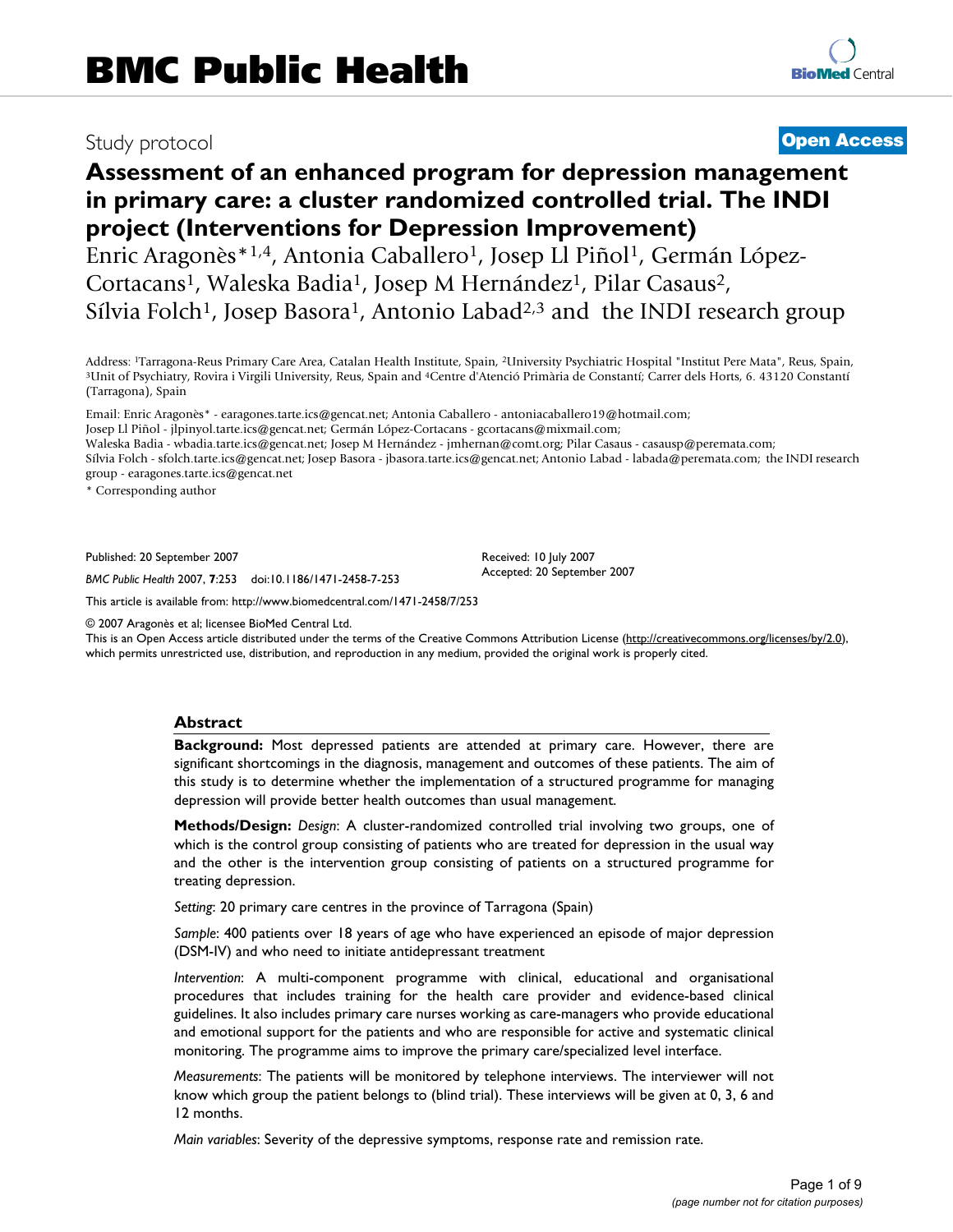*Analysis*: Outcomes will be analyzed on an intent-to-treat basis and the unit of analysis will be the individual patient. This analysis will take into account the effect of study design on potential lack of independence between observations within the same cluster.

**Discussion:** The effectiveness of caring for depression in primary care can be improved by various strategies. The most effective models involve organisational changes and a greater role of nurses. However, these models are almost exclusively from the USA, and this randomized clinical trial will determine if this approach could be effective to improve the outcomes of depression in primary care in the Spanish health care system.

**Trial registration:** ISRCTN16384353

#### **Background**

Depressive disorders have been estimated to be the leading cause of disability (i.e. non-fatal burden) in the world [1]. Primary health care, which is the health system's first level of care, is the main ambit in which the most common mental disorders in the population are treatedf, including depression, and the majority of patients suffering from depression are attended exclusively at this care level [2]. However, it has been demonstrated that the detection, diagnosis, treatment and monitoring of patients with depression have significant shortcomings with regard to the model that could be referred to as "the best practice" [3].

In a recent study we found that 14.3% of consecutive primary care patients can be diagnosed with major depression according to DSM-IV criteria [4]. More than half of the depressed patients presented only somatic symptoms and were more difficult to detect by their primary care doctors than patients who openly revealed the psychological nature of their depression [5]. Furthermore, the fact that depression was detected was no guarantee that the patients would receive the appropriate treatment: although 72% of people suffering from depression were detected by their primary care doctor, only 34% received specific treatment with antidepressants while 48% were treated with anxiolytic or hypnotic drugs [6]. In primary care, the rates of non-compliance or early discontinuation of antidepressant prescriptions are high [7] and the evolution of the depressed patient once the treatment has been established is often inadequately monitored, if at all. Therefore, the opportunity to monitor therapeutic compliance and clinical evolution, and to implement measures to improve adherence to the treatment or to adjust inefficient treatments is lost. What is more, access to psychotherapeutic treatment of proven effectiveness as a first line therapy in certain types of mild or moderate depression within the ambit of primary care in the Spanish health system is almost non-existent. Each of these factors compromises the health outcomes that could be obtained in a depressed patient, according to scientific evidence.

In its mental health strategy, the World Health Organisation rightly considers that in order to reduce the impact of depression, in public health terms, the distance that exists between the availability of potentially effective therapeutic measures and the high proportion of depressed patients who are unable to benefit from such options must be overcome. A specific aim in this regard is to provide effective coverage for depression in primary care [8].

In order to improve the diagnosis and treatment of depression in primary care and obtain high rates of efficiency that are closer to the potential effectiveness of available treatments [9], certain strategies of an educational and organisational nature have been proposed, including the training of healthcare professionals, the availability of clinical practice guidelines and strategies to implement them, case management-allocating a central role to nonmedical professionals, often nurses-, and collaboration between the primary care level and specialised psychiatric level. The complex models that involve organisational changes and a greater role for nurses rather than the implementation of simple measures (i. e. medical education or access to clinical guidelines as the only measures) have been shown to be most effective [10-12]. The principal limitation of the existing research is that the studies are almost exclusively from the United States, and this raises the question of whether strategies that are effective within one social context and health organisation can be equally effective in other countries with different healthcare structures.

#### **Methods/Design** *Objectives*

The general aim is to determine whether a programme for treating depression leads to better health outcomes than the usual depression management provided in primary care in the Spanish healthcare system. The specific aims are to determine whether the programme for treating depression, compared to usual practice, will reduce the severity of depression, and increase the response and remission rates, and the degree of health-related quality of life at 3, 6 and 12 months.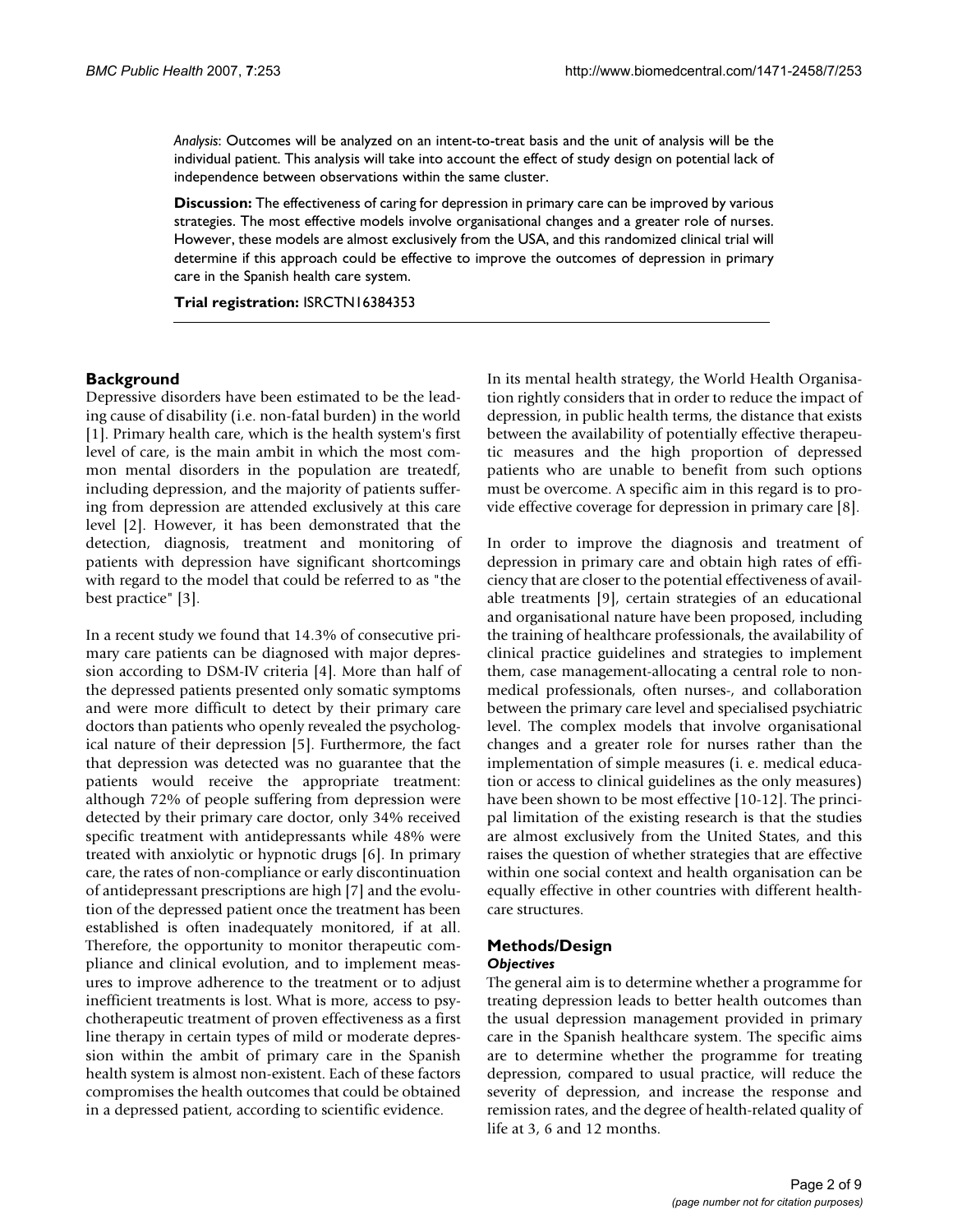#### *Design*

This is a controlled trial with a random allocation of clusters (primary healthcare centres) in two alternative branches (see Figure 1):

1. Usual management of depression (control group) and

2. Implementation of a programme to manage depression (intervention group).

The evaluation of the treatment outcomes will be done at patient level, evaluated individually [13].

#### *Setting and study sample*

All of the 20 primary healthcare centres in the Tarragona-Reus Primary Care Area (Catalan Health Institute) in the province of Tarragona, Catalonia, Spain, have agreed to participate. The doctors from each centre who participated in the study had to be full-time employees, remain in the same location for the duration of the study and have a quota of patients assigned.

The doctors participating in the study will ask all patients who have suffered from an episode of major depression (DSM-IV) and who have been advised to take a new course of antidepressants to take part, until they reach their assigned quota of patients.

Patients considered for **inclusion** are those assigned to the doctor, aged ≥18 years, able to be contacted by telephone, who have been diagnosed with an episode of major depression (DSM-IV), have a score of >14 on the PHQ-9 (moderate-severe depression) or a score of 10 to 14 (mild depression) that has persisted for more than one month, and who have not received antidepressant medication in the previous three months.

The following patients will be **excluded**: those who suffer from physical, psychiatric or linguistic limitations or a concurrent illness that impede comprehension/participation in the study evaluations, patients with psychotic or bipolar disorders, patients with alcohol or drug dependence and patients who are pregnant or breastfeeding.



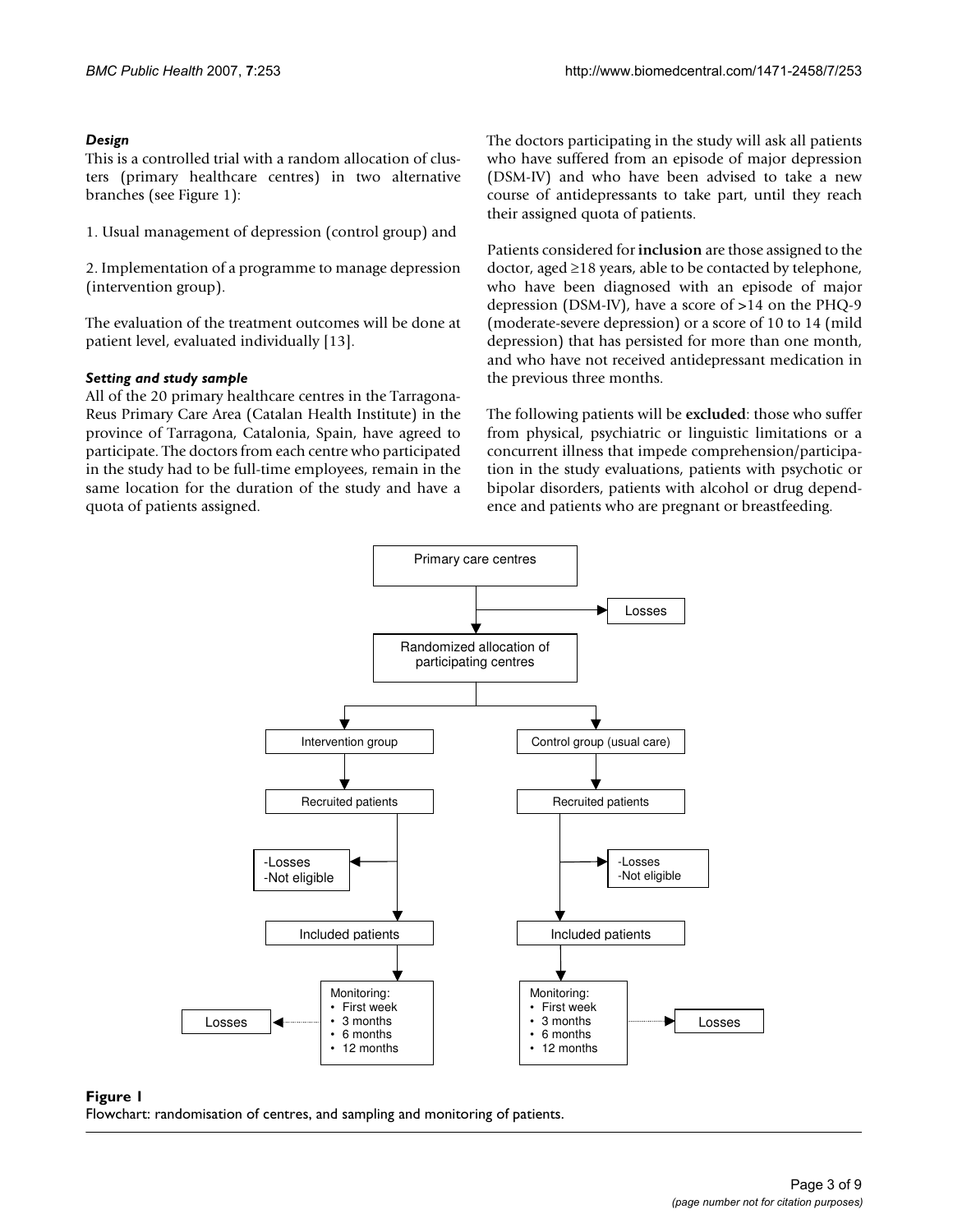#### *Allocation of study groups*

In order to ensure comparability between the intervention group and the control group, each centre will be paired with another centre with similar features [13]: urban/rural location, the number of participating doctors and the availability of a psychiatrist in the own centre. One of each pair of centres will be randomly allocated as a treatment or a control centre. The pairing and the allocation will be carried out by an independent person not involved in the study.

The centres agree to participate before the random allocation. The patients agree to participate without knowing to which study group their centre has been allocated.

#### *Intervention*

The intervention consists of a multi-component programme that deals with depression based on published scientific evidence. It includes measures that can be reasonably applied within the Spanish health organisation. Such actions are of a clinical, training-based, organisational and health-related educational nature.

The programme includes tools for the systematic and structured evaluation and treatment of depression in primary care. There is an initial 8-hour course based on the clinical guidelines for treating depression recommended by the National Institute for Health and Clinical Excellence (NICE) [14] and designed to improve doctors' knowledge and skills in diagnosing depression, evaluating suicidal risk, clinical treatment, monitoring depression, and modifying the therapy in order to achieve remission in accordance with a treatment algorithm. The training puts the emphasis on the care procedure, active clinical monitoring of depressed patients and the options available when the proposed aims are not achieved (short-term remission and no relapse in the long term). The educational plan includes periodic updates.

A Depression Management Toolkit that contains a treatment algorithm for optimizing the prescription of antidepressant medication is available for the participating doctors.

The programme creates the role of case managers. The case managers are nurses on the staff of the participating primary care centres with specific training (a 8-hour initial course plus periodic updates) in the clinical aspects of depression, antidepressant treatment, secondary effects, treatment adherence and the methods to ensure this, warning signs in the evolution of depression, etc. The case-manager identifies individual, family, and community factors relevant to planning individualized care for depressed patients and their families, provides health education and support on health care needs and resources

that help patients to recover or maintain their health and independence. The programme establishes the minimum number of nurse's visits with the patient: in the acute stage, initially one week after inclusion and then monthly until remission; in the continuation and maintenance stage the contacts will be every two/three months. However, the plan of follow-up visits is individualized depending on the nature of the patient and the evolution of the depression. The visits are structured and the patient is provided with information and education on the illness and the treatment, including "self-help" activities and health advice for the patients and their family members. Patients are provided with specifically designed printed and videographic material. Adherence to the therapeutic plan is systematically evaluated, the difficulties are identified so that compliance can be ensured, the possible adverse effects of the treatment are identified and the clinical evolution of the patient is evaluated through systematic use of the Patient Health Questionnaire Depression module (PHQ-9) [15]. All the information, including the score on the PHQ-9, is recorded and sent to the responsible doctors so that they have all the details on the condition and evolution of the patient and can use them to take decisions on the treatment (i. e. the need for changes to the treatment, treating side effects, re-evaluation, consultation with the psychiatrist, etc.).

To improve the primary care/specialised care interface, primary care doctors and psychiatrists are able to consult with each other by telephone or e-mail. Clear criteria for referrals to the specialised level will be established in order to improve the quality of referrals. In any case, whenever patient care is shared between primary and specialised professionals, responsibility for the treatment and monitoring of the patient will be clearly established to prevent any gaps in the care provided. The psychiatrists are given specific directives emphasising the care process and the therapeutic options for depressions that are resistant to treatment for the purpose of achieving short-term remission and preventing long-term relapse.

#### *Control group (usual management)*

The doctors in the centres that continue with standard treatment use their own criteria to attend depressed patients and are allowed to use any resources they consider appropriate, including referral to the specialised level. Although the activities involving the detection and diagnosis of the depression are not included in the evaluation, the doctors in the intervention group could become more aware through the diagnosis of the depression and detect cases with a milder depression, introducing an element of bias in the inclusion of patients. In order to prevent this, the doctors in the control group are given a training session on diagnosing and detecting depression,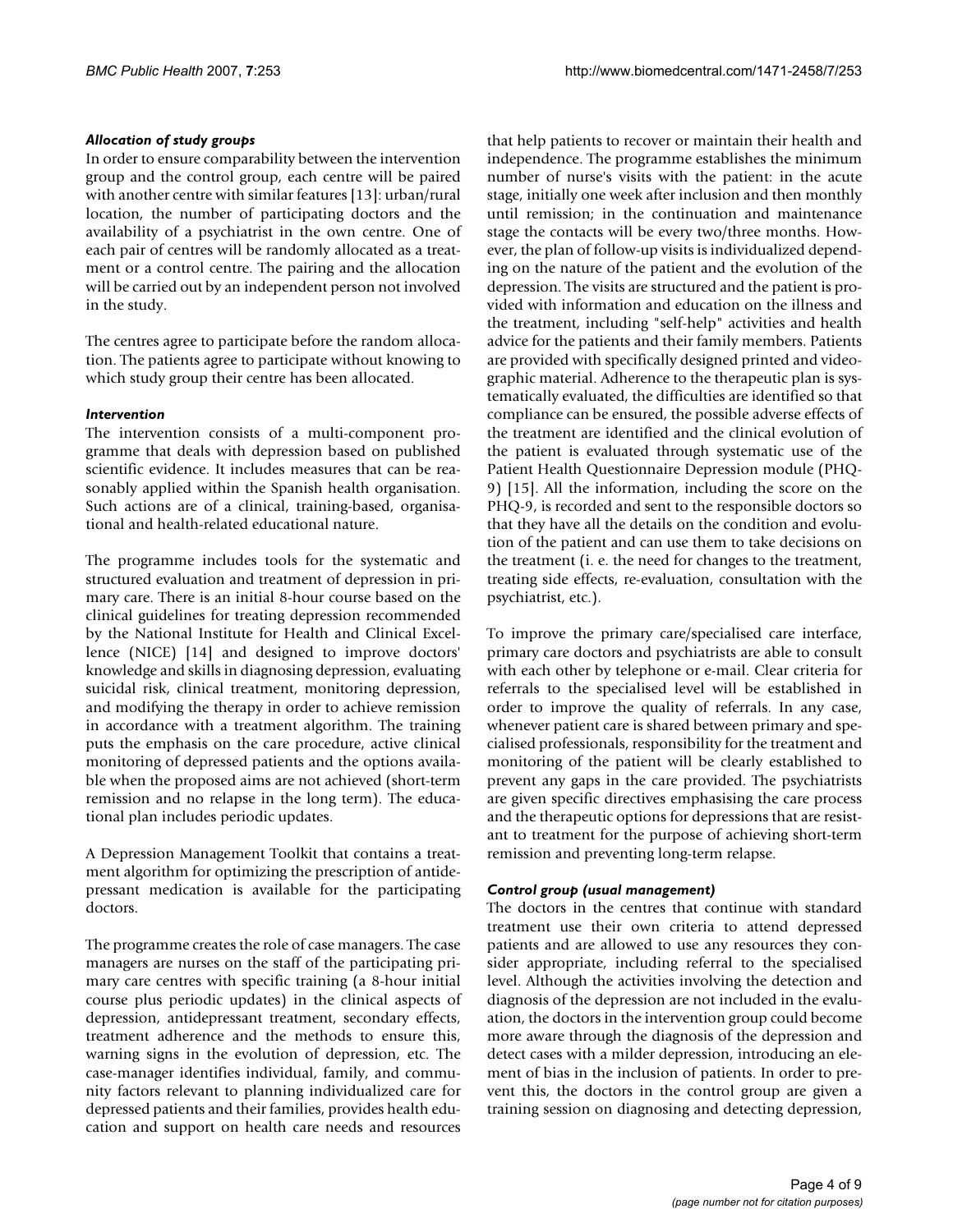with the same content as that of the doctors in the intervention group.

#### *Measurements*

The results will be monitored and most of the data collected by means of standard questionnaires conducted by telephone interview by an independent qualified interviewer (a psychologist), who has been trained in telephone interview techniques and in psychiatric nosology. The interviewer will be unaware of which study group the patients being interviewed belong to ("blind"). The follow-up interviews shall take place at 0 (baseline), 3, 6 and 12 months after the inclusion of the patient.

#### *Variables and instruments of measurement (See Table 1) Main outcome variables*

In accordance with the aims of this study, the major outcome variables are response and remission rates and the measurement of depression severity as a continuous variable.

The severity of depressive symptoms will be measured by means of the PHQ-9 [15]. This scale is a brief self-reported diagnosis and a measure of the severity of major depression (DSM-IV). Several studies support its validity, feasibility, and its capacity to detect changes in depressive symptoms over time. A validated Spanish version is available [16]. Published data shows that telephone administration of the PHQ-9 is a reliable procedure for assessing depression [17].

Clinical remission should be the goal of acute treatment for depression [18]. It is defined as virtually complete relief of symptoms and return to full functioning, and is thought of as the optimal goal for the initial phase of treatment of depression [19]. We have adopted a PHQ-9 score of less than 5 as an operational indicator of remission [20].

Response is a defined as a 50% reduction in the severity of the symptoms measured with the PHQ-9 at baseline [15,19].

To measure health-related quality of life, we will use the SF-12 Health Questionnaire [21,22] which will provide two scores: one for physical health and one for mental health.

#### *Secondary variables and effect modifiers* At baseline:

- The following sociodemographic data will be collected: sex, age, marital status (single, married/coupled, divorced/separated or widowed), education (no studies, primary, lower secondary, upper secondary and university), labour status, and social class (I, II, IIIN, IIIM, IV and V of the British Registrar General's Scale) [23].

- The severity of the physical comorbidity will be measured using the Duke Severity of Illness Checklist (DUSOI) [24,25]. This checklist will be filled in by each patient's

| Instrument                                                                              | <b>Assessment area</b>                                                                                               | <b>Applied by</b>                                        | Time(s) of assessments       |
|-----------------------------------------------------------------------------------------|----------------------------------------------------------------------------------------------------------------------|----------------------------------------------------------|------------------------------|
| Sampling form                                                                           | Age, sex, inclusion/exclusion criteria                                                                               | Primary care physicians                                  | <b>Baseline</b>              |
| Sociodemographic data form                                                              | Age, sex, marital status, educational level,<br>labour status, social class                                          | Research interviewer by means of<br>telephonic interview | <b>Baseline</b>              |
| Duke Severity of Illness Checklist<br>(DUSOI)                                           | Global severity of physical comorbidity                                                                              | Primary care physicians                                  | <b>Baseline</b>              |
| PRIME-MD; dysthymia and anxiety<br>modules                                              | Common psychiatric comorbidity                                                                                       | Primary care physicians                                  | <b>Baseline</b>              |
| <b>Patient Health Ouestionnaire</b><br>(PHQ-9)                                          | Severity of depressive symptoms,<br>remission and response rates                                                     | Research interviewer by means of<br>telephone interview  | Baseline, 3, 6 and 12 months |
| Questionnaire                                                                           | Length of evolution of current<br>depressive episode and previous history<br>of depression.                          | Research interviewer by means of<br>telephone interview  | <b>Baseline</b>              |
| SF-12 Health Survey                                                                     | Health-related quality of life: mental<br>health and physical health scores                                          | Research interviewer by means of<br>telephone interview  | Baseline, 3, 6 and 12 months |
| Morisky-Green Test                                                                      | Treatment adherence                                                                                                  | Research interviewer by means of<br>telephone interview  | Baseline, 3, 6 and 12 months |
| Use of health resources<br>questionnaire                                                | Number of primary care, psychiatric and<br>emergency visits, and hospitalisations<br>owing to mental health problems | Research interviewer by means of<br>telephone interview  | 3, 6 and 12 months           |
| Satisfaction with the care received                                                     | Satisfaction of the patient with the<br>clinical care got for his depression                                         | Research interviewer by means of<br>telephone interview  | 3, 6 and 12 months           |
| Exploration of the computer<br>database of pharmaceutical<br>prescription and invoicing | Treatment with antidepressants. Medical<br>prescription and consumption by the<br>patient.                           | Research assistant                                       | 3.6 and 12 months            |

#### **Table 1: Study variables**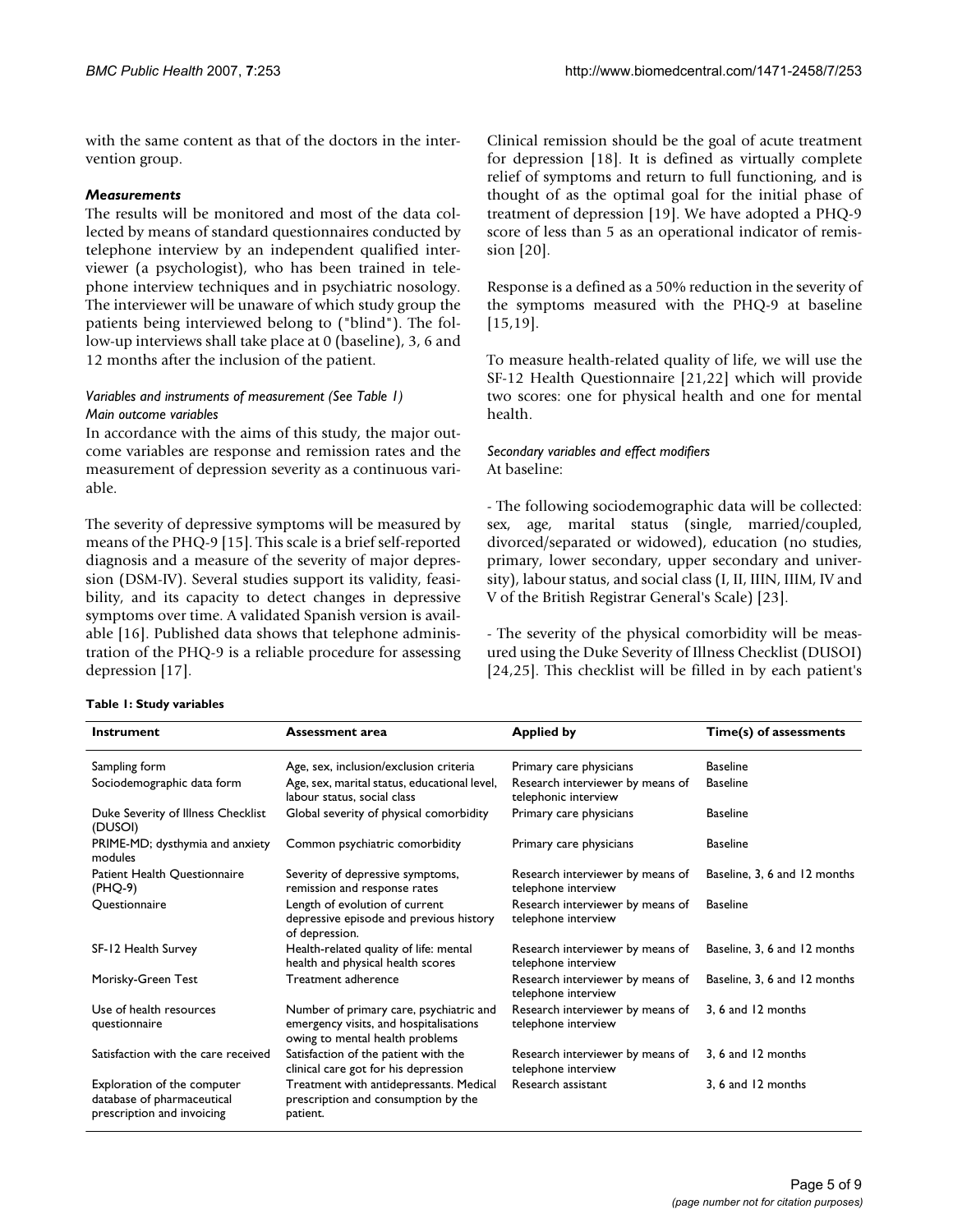family physician. For each diagnosis of a physical nature, a score is assigned to the symptoms, complications, prognosis and expected response to treatment. The overall severity of the patient, evaluated from 0 to 100, is obtained from an equation that gives a greater coefficient to the main diagnosis and successively lower coefficients to the other diagnoses.

- To assess the most common psychiatric comorbidity in depressed patients we will use the dysthymia and anxiety sections of the Primary Care Evaluation of Mental Disorders (PRIME-MD). This is a 2-stage rapid screening and interview procedure that can generate a range of diagnoses of mental disorders according to DSM-IV criteria [26,27].

- We will establish how long the current depressive episode has been evolving and the previous history of depression.

In the follow-up interviews, besides measuring depressive symptomatology with the PHQ-9 and health-related quality of life with the SF-12 Health Questionnaire:

- Therapeutic compliance will be evaluated by the Morisky-Green Test [28], the self-report compliance (Haynes-Sackett test) [29], and searching the computer databases for pharmaceutical prescription and invoicing.

- The use of health resources in the evaluated period is determined by means of interviewing the patient: number and type of primary care, psychiatric and emergency visits and hospitalisations for mental health problems.

- The patients' satisfaction with the care received is evaluated using a single item (a Likert scale with five response options) [30].

#### *Statistical methods*

#### *Sample size*

To calculate the sample size, we consider the remission rate at six months as the main result variable.

On the basis of published research data [31], we assume that this will be 30% in the control group and we aim to detect a difference of 16% or more between this group and the intervention group.

Accepting an alpha risk of 0.05 and a beta risk of <0.20 in a bilateral contrast and assuming a 15% loss in continuing the treatment, we would need 169 subjects in each group in a simple random sampling.

To correct this figure for design effect (cluster randomisation) [13,32] we shall use the formula:

### $Deff = 1 + (m - 1) \times ICC$

where Deff: design effect, m: size of clusters and ICC: intraclass coefficient correlation.

Provisionally assuming an ICC =  $0.01$  and m =  $20$ , the Deff will be 1.19. Thus, each group needs to consist of 201 subjects  $(1.19 \times 169 = 201)$  divided into 10 clusters of 20 patients.

We have no reliable data on the ICC in the sample and in the variables we studied and we have provisionally used a prudent figure that will be checked once the data is available.

#### *Analysis strategy*

Randomisation is performed at primary care centre level and the results of the treatment will be analysed at individual patient level [13]. The analyses shall be per intent to treat.

First we will compare the intervention group with the control group in order to verify that there are no significant differences between the two groups (socio-demographic data, clinical baseline data, etc.). We shall use the mean (Standard Deviation) in the continuous variables and percentages in the categorical variables. For comparisons we shall use the Student-T test for continuous variables and the Chi-squared test for categorical variables. Non-parametric tests may also be used.

The main variables of the result are the depressive symptomatology (PHQ-9 score), response to treatment (reduction of 50% or more in the baseline score), remission (score of <5) and quality of life related to health (SF-12 score) at 3, 6 and 12 months.

Process variables include the number of visits for depression to the primary care centre, psychiatrist, emergencies and hospitalisations and the continued use of anti-depressants over 3 months.

We shall use the analysis of the linear mixed models of the SPSS v.15 statistical package, including the two effects, fixed and random, to analyse the effect of the continuous result variables (depression symptomatology [PHQ-9 score], quality of life related to health [SF-12 score]). We shall analyse the effect of the treatment on the categorical result variables (response and remission rates) by analysing the general linear models of the SPSS v.15. The random effects of these linear models (mixed and general) provide the structure that enables us to take into account the effect of randomisation by clusters owing to a potential lack of independence between observations within the same centre [33].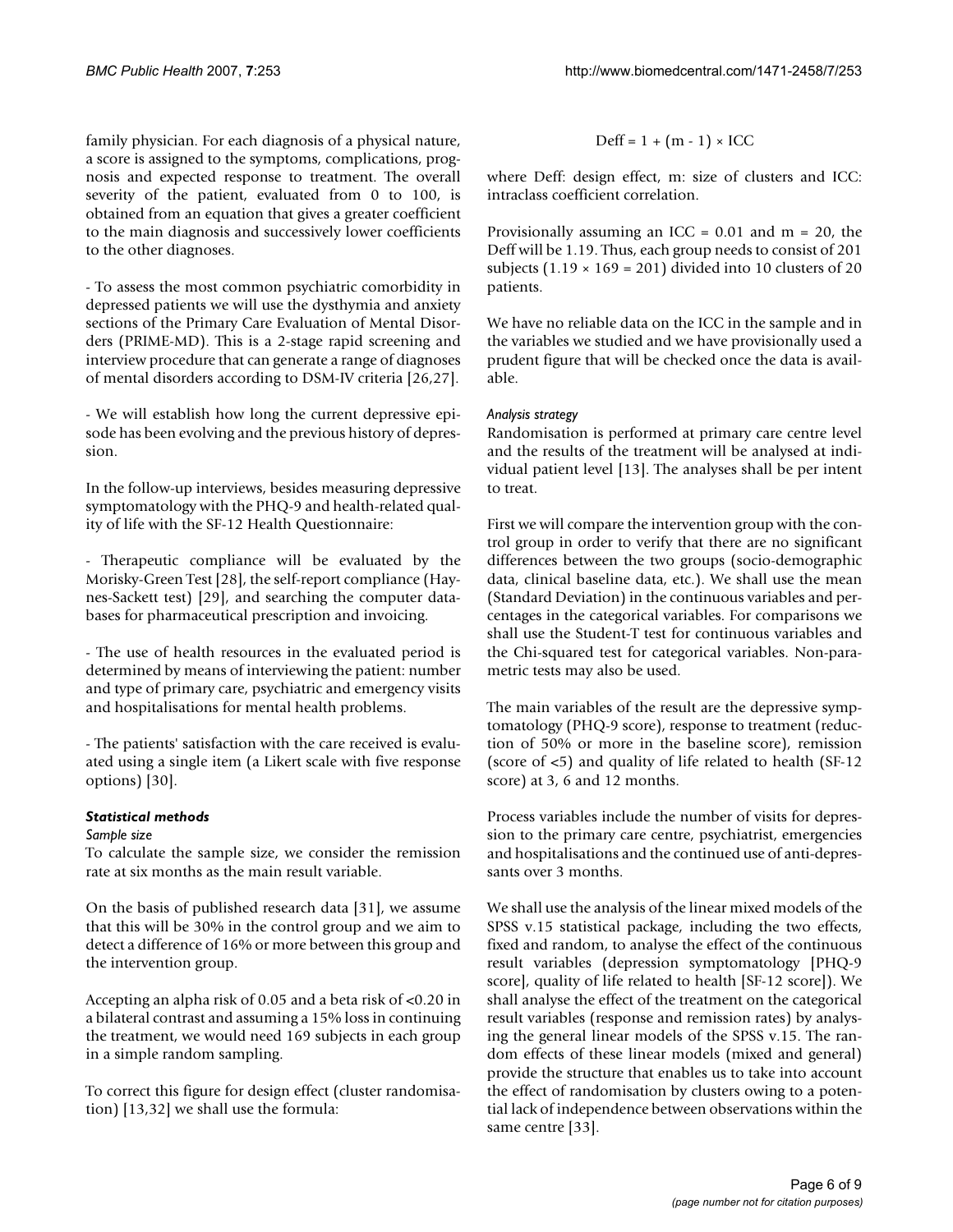### **Ethical aspects**

The design of the study, with the random allocation of primary care centres to the control group or intervention group, makes it necessary to obtain informed consent on two levels: firstly, that of the participating doctors before they are allocated to the intervention or the control groups and, secondly, that of the participating patients, obviously once their centre has been allocated to the corresponding group, but before they are aware which group it is.

Before they give their consent, the patients are provided with a general overview of the aims and activities of the study. They are also informed that they will be participating voluntarily, and that they can choose to drop out at any time with the guarantee that they will continue to receive the treatment considered most appropriate by their doctor. The patients in the control group will receive the treatment considered most suitable by their doctor, without limitations.

The information provided to the health professionals is similar: participation in the study is voluntary and they can choose to drop out without any negative repercussions for the health or healthcare of their patients if they consider that continued participation will cause them harm. The participating professionals will sign a document in which they state that they will provide their patients with information, that they have no conflict of interest and that participation in the study favours the interests of their patients.

If the treatment evaluated proves to be effective, patients in all participating centres, including those in the control group, are guaranteed continued access to it. In this respect, the competent management authority will give their guarantee before the study begins and the centres are informed of it when their participation is requested.

The Study Protocol was approved by the Research Ethics Committee of the Jordi Gol i Gurina Primary Care Research Institute (IDIAP), Barcelona, on March 29, 2006 (ref: P06/16).

#### **Forecast execution dates**

Initial recruitment of patients: June 2007

Deadline for recruitment of patients: December 2008

Deadline for period of patient monitoring: December 2009

Publication of the results: March 2010

#### **Discussion**

Previous experiences, particularly in the United States, have shown that the implementation of multifactorial programmes for the care of depression can give rise to better health results [10-12] and at present in several European health systems there are several research projects in progress that aim to investigate the usefulness of similar models for handling depression [34-36]. Along these lines, the objective of the INDI project is to create a programme for handling depression that can be applied in primary health care in the Spanish health system and to evaluate its effectiveness.

The intervention programme consists of an integral package of a variety of measures (organization for systematic and structured handling of depression, case management, professional training, clinical guidelines and treatment algorithm, psychological education of the patients) and one of its qualities is that it has been designed bearing in mind that it should be applicable to real caring practice so that, if the evaluation results are favourable, it can be easily generalized. The programme does not require considerable resources and the main aim of organizational measures is to optimize existing ones.

One of the innovative aspects, in our ambit, is to define and promote the role of the nurse in the systematic and structured handling of depression. The nurse is given the role of case manager and a central role in organizing the care of depressed patients. In an attempt to make the most of the resources available, it was decided to use the nurses already on the staff of the primary health care centre instead of contracting external case managers.

One of the limitations of our model is that it focuses on pharmacological treatment and does not consider psychotherapy as a front-line therapeutic option in primary care because in "real" caring practice in the Spanish health system it is a resource that is not often available and, although it would have been possible to include it in the context of a research project, it would be difficult to generalize in practice.

In the design of the clinical trial we opted to randomize clusters because the intervention to be evaluated is designed for primary health care centres (e.g. organizational measures) and health professionals (e.g. medical education) while the results of these interventions will be measured in individual patients in the form of health outcomes. This design makes it possible to avoid the attenuation of the effect of the intervention due to the possible contamination between study groups if the randomization were carried out individually and the patients assigned to the intervention and control groups were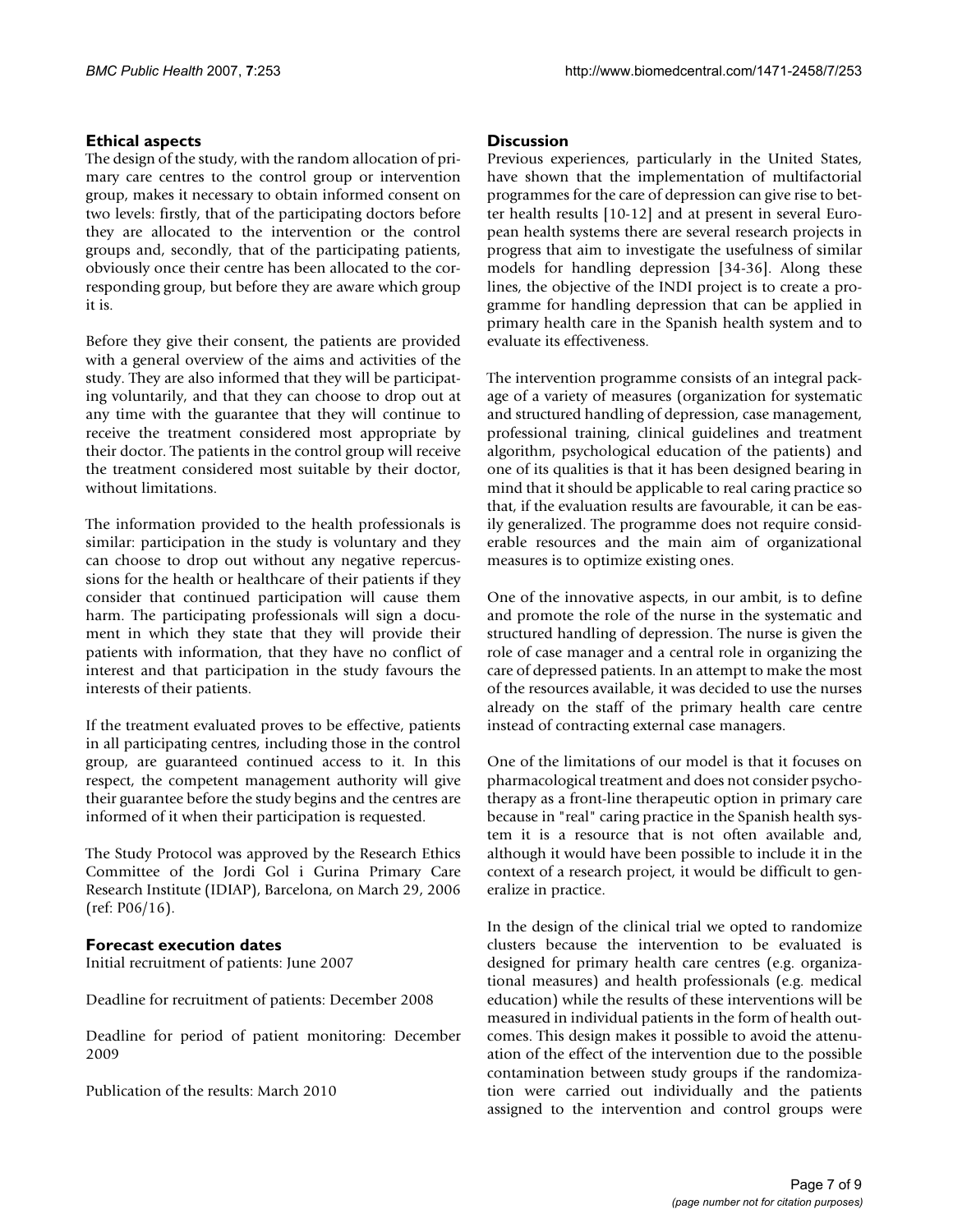attended in the same place and even by the same professionals.

#### **Abbreviations**

Deff, Design effect; DSM-IV, Diagnostic and Statistical Manual of Mental Disorders, Fourth Edition; DUSOI, Duke Severity of Illness Checklist; ICC, Intraclass coefficient correlation; IDIAP, Primary Care Research Institute (in Catalan: Institut D'Investigació en Atenció Primària); NICE, National Institute for Health and Clinical Excellence; PHQ-9, Patient Health Questionnaire; PRIME-MD, Primary Care Evaluation of Mental Disorders; SF-12, Medical Outcomes Study Health Survey, Short-Form, 12 items

#### **Competing interests**

The authors declare that they have no competing interests.

#### **Authors' contributions**

EA is the principal investigator and developed the original idea for the study. The study design was further developed by EA, AC, JLP and GL. The following have intervened in the design and the planning of the intervention that is evaluated: EA, AC, SF, JB and JMH (training of the participating doctors, support materials – Depression Management Toolkit); WB and GL (nurses' interventions), JMH and EA (patient health education), PC and AL (primary care/specialised level interface). JLP developed the statistical methods. All authors have read and corrected draft versions, and approved the final version.

#### **Acknowledgements**

This study will be possible thanks to the generous collaboration of doctors and nurses from the Tarragona-Reus Primary Care Area (Catalan Health Institute) which constitutes the INDI research group.

We thank Mercè Marzo, of the scientific secretariat of the Spanish Society for Family and Community Medicine, for her collaboration in the random allocation of the participating primary care centres.

The study will be funded by a grant from the Carlos III Health Institute of the Spanish Ministry for Health and Consumption (FIS Exp. PI060176) and has received the 18th Ferran Salsas i Roig Award - Mental Health and Community (Rubí Town Council).

Antonia Caballero is grateful to the Jordi Gol i Gurina Foundation for a predoctoral grant (2007).

#### **References**

- 1. Üstün B, Ayuso-Mateos JL, Chatterji S, Mathers C, Murray CJL: **[Glo](http://www.ncbi.nlm.nih.gov/entrez/query.fcgi?cmd=Retrieve&db=PubMed&dopt=Abstract&list_uids=15123501)[bal burden of depressive disorders in the year 2000.](http://www.ncbi.nlm.nih.gov/entrez/query.fcgi?cmd=Retrieve&db=PubMed&dopt=Abstract&list_uids=15123501)** *Br J Psychiatry* 2004, **184:**386-392.
- 2. Üstün TB, Sartorius N, eds: *Mental Illness in General Health Care: An International Study* Chichester: Wiley; 1995.
- 3. Wittchen HU, Holsboer F, Jacobi F: **[Met and Unmet Needs in the](http://www.ncbi.nlm.nih.gov/entrez/query.fcgi?cmd=Retrieve&db=PubMed&dopt=Abstract&list_uids=11775090) [Management of Depressive Disorder in the Community and](http://www.ncbi.nlm.nih.gov/entrez/query.fcgi?cmd=Retrieve&db=PubMed&dopt=Abstract&list_uids=11775090) [Primary Care: The Size and Breadth of the Problem.](http://www.ncbi.nlm.nih.gov/entrez/query.fcgi?cmd=Retrieve&db=PubMed&dopt=Abstract&list_uids=11775090)** *J Clin Psychiatry* 2001, **62(suppl 26):**23-28.
- 4. Aragonès E, Piñol JL, Labad A, Masdéu RM, Pino M, Cervera J: **[Prev](http://www.ncbi.nlm.nih.gov/entrez/query.fcgi?cmd=Retrieve&db=PubMed&dopt=Abstract&list_uids=15242139)[alence and determinants of depressive disorders in primary](http://www.ncbi.nlm.nih.gov/entrez/query.fcgi?cmd=Retrieve&db=PubMed&dopt=Abstract&list_uids=15242139) [care practice in Spain.](http://www.ncbi.nlm.nih.gov/entrez/query.fcgi?cmd=Retrieve&db=PubMed&dopt=Abstract&list_uids=15242139)** *Int J Psychiatry Med* 2004, **34:**21-35.
- 5. Aragonès E, Labad A, Piñol JL, Lucena C, Alonso Y: **[Somatized](http://www.ncbi.nlm.nih.gov/entrez/query.fcgi?cmd=Retrieve&db=PubMed&dopt=Abstract&list_uids=15820842) [depression in primary care attenders.](http://www.ncbi.nlm.nih.gov/entrez/query.fcgi?cmd=Retrieve&db=PubMed&dopt=Abstract&list_uids=15820842)** *J Psychosom Res* 2005, **58:**145-151.
- 6. Aragones E, Pinol JL, Labad A, Folch S, Melich N: **[Detection and](http://www.ncbi.nlm.nih.gov/entrez/query.fcgi?cmd=Retrieve&db=PubMed&dopt=Abstract&list_uids=15825583) [management of depressive disorders in primary care in](http://www.ncbi.nlm.nih.gov/entrez/query.fcgi?cmd=Retrieve&db=PubMed&dopt=Abstract&list_uids=15825583) [Spain.](http://www.ncbi.nlm.nih.gov/entrez/query.fcgi?cmd=Retrieve&db=PubMed&dopt=Abstract&list_uids=15825583)** *Int J Psychiatry Med* 2004, **34(4):**331-343.
- 7. Olfson M, Marcus SC, Tedeschi M, Wan GJ: **[Continuity of antide](http://www.ncbi.nlm.nih.gov/entrez/query.fcgi?cmd=Retrieve&db=PubMed&dopt=Abstract&list_uids=16390896)[pressant treatment for adults with depression in the United](http://www.ncbi.nlm.nih.gov/entrez/query.fcgi?cmd=Retrieve&db=PubMed&dopt=Abstract&list_uids=16390896) [States.](http://www.ncbi.nlm.nih.gov/entrez/query.fcgi?cmd=Retrieve&db=PubMed&dopt=Abstract&list_uids=16390896)** *Am J Psychiatry* 2006, **163:**101-108.
- 8. WHO: *World Health Report 2001: Mental health: New understanding, new hope* Geneva; 2001.
- 9. Williams JW, Mulrow CD, Chiquette E, Noël PH, Aguilar C, Cornell **[A Systematic Review of Newer Pharmacotherapies for](http://www.ncbi.nlm.nih.gov/entrez/query.fcgi?cmd=Retrieve&db=PubMed&dopt=Abstract&list_uids=10787370) [Depression in Adults: Evidence Report Summary.](http://www.ncbi.nlm.nih.gov/entrez/query.fcgi?cmd=Retrieve&db=PubMed&dopt=Abstract&list_uids=10787370)** *Ann Intern Med* 2000, **132:**743-756.
- 10. Gilbody S, Whitty P, Grimshaw J, Thomas R: **[Educational and](http://www.ncbi.nlm.nih.gov/entrez/query.fcgi?cmd=Retrieve&db=PubMed&dopt=Abstract&list_uids=12813120) [organizational interventions to improve the management of](http://www.ncbi.nlm.nih.gov/entrez/query.fcgi?cmd=Retrieve&db=PubMed&dopt=Abstract&list_uids=12813120) [depression in primary care: a systematic review.](http://www.ncbi.nlm.nih.gov/entrez/query.fcgi?cmd=Retrieve&db=PubMed&dopt=Abstract&list_uids=12813120)** *JAMA* 2003, **289:**3145-3151.
- 11. Neumeyer-Gromen A, Lampert T, Stark K, Kallischnigg G: **[Disease](http://www.ncbi.nlm.nih.gov/entrez/query.fcgi?cmd=Retrieve&db=PubMed&dopt=Abstract&list_uids=15550801) [Management Programs for Depression.](http://www.ncbi.nlm.nih.gov/entrez/query.fcgi?cmd=Retrieve&db=PubMed&dopt=Abstract&list_uids=15550801)** *Med Care* 2004, **42:**1211-1221.
- 12. Gunn J, Diggens J, Hegarty K, Blashki G: **[A systematic review of](http://www.ncbi.nlm.nih.gov/entrez/query.fcgi?cmd=Retrieve&db=PubMed&dopt=Abstract&list_uids=16842629) [complex system interventions designed to increase recovery](http://www.ncbi.nlm.nih.gov/entrez/query.fcgi?cmd=Retrieve&db=PubMed&dopt=Abstract&list_uids=16842629) [from depression in primary care.](http://www.ncbi.nlm.nih.gov/entrez/query.fcgi?cmd=Retrieve&db=PubMed&dopt=Abstract&list_uids=16842629)** *BMC Health Serv Res* 2006, **6:**88.
- 13. Ukoumunne OC, Gulliford MC, Chinn S, Sterne JAC, Burney PGJ: **Methods for evaluating area-wide and organisation-based interventions in health and health care: a systematic review.** *Health Technol Assess* 1999, **3:**5.
- 14. National Institute for Clinical Excellence: *Depression. Management of depression in primary and secondary care* London; 2004.
- 15. Kroenke K, Spitzer RL, Williams JB: **[The PHQ-9: validity of a brief](http://www.ncbi.nlm.nih.gov/entrez/query.fcgi?cmd=Retrieve&db=PubMed&dopt=Abstract&list_uids=11556941) [depression severity measure.](http://www.ncbi.nlm.nih.gov/entrez/query.fcgi?cmd=Retrieve&db=PubMed&dopt=Abstract&list_uids=11556941)** *J Gen Intern Med* 2001, **16:**606-613.
- 16. Diez-Quevedo C, Rangil T, Sanchez-Planell L, Kroenke K, Spitzer RL: **Validation and utility of the patient health questionnaire in [diagnosing mental disorders in 1003 general hospital Spanish](http://www.ncbi.nlm.nih.gov/entrez/query.fcgi?cmd=Retrieve&db=PubMed&dopt=Abstract&list_uids=11485122) [inpatients.](http://www.ncbi.nlm.nih.gov/entrez/query.fcgi?cmd=Retrieve&db=PubMed&dopt=Abstract&list_uids=11485122)** *Psychosom Med* 2001, **63:**679-686.
- 17. Pinto-Meza A, Serrano-Blanco A, Penarrubia MT, Blanco E, Haro JM: **[Assessing depression in primary care with the PHQ-9: can it](http://www.ncbi.nlm.nih.gov/entrez/query.fcgi?cmd=Retrieve&db=PubMed&dopt=Abstract&list_uids=16050884) [be carried out over the telephone?](http://www.ncbi.nlm.nih.gov/entrez/query.fcgi?cmd=Retrieve&db=PubMed&dopt=Abstract&list_uids=16050884)** *J Gen Intern Med* 2005, **20:**738-742.
- 18. Dawson MY, Michalak EE, Waraich P, Anderson JE, Lam RW: **[Is](http://www.ncbi.nlm.nih.gov/entrez/query.fcgi?cmd=Retrieve&db=PubMed&dopt=Abstract&list_uids=15353006) [remission of depressive symptoms in primary care a realistic](http://www.ncbi.nlm.nih.gov/entrez/query.fcgi?cmd=Retrieve&db=PubMed&dopt=Abstract&list_uids=15353006) [goal? A meta-analysis.](http://www.ncbi.nlm.nih.gov/entrez/query.fcgi?cmd=Retrieve&db=PubMed&dopt=Abstract&list_uids=15353006)** *BMC Family Practice* 2004, **5:**19.
- 19. Keller MB: **[Past, present, and future directions for defining](http://www.ncbi.nlm.nih.gov/entrez/query.fcgi?cmd=Retrieve&db=PubMed&dopt=Abstract&list_uids=12813121) [optimal treatment outcome in depression: remission and](http://www.ncbi.nlm.nih.gov/entrez/query.fcgi?cmd=Retrieve&db=PubMed&dopt=Abstract&list_uids=12813121) [beyond.](http://www.ncbi.nlm.nih.gov/entrez/query.fcgi?cmd=Retrieve&db=PubMed&dopt=Abstract&list_uids=12813121)** *JAMA* 2003, **289:**3152-3160.
- 20. Lowe B, Unutzer J, Callahan CM, Perkins AJ, Kroenke K: **[Monitoring](http://www.ncbi.nlm.nih.gov/entrez/query.fcgi?cmd=Retrieve&db=PubMed&dopt=Abstract&list_uids=15550799) [depression treatment outcomes with the patient health](http://www.ncbi.nlm.nih.gov/entrez/query.fcgi?cmd=Retrieve&db=PubMed&dopt=Abstract&list_uids=15550799) [questionnaire-9.](http://www.ncbi.nlm.nih.gov/entrez/query.fcgi?cmd=Retrieve&db=PubMed&dopt=Abstract&list_uids=15550799)** *Med Care* 2004, **42:**1194-1201.
- 21. Ware J, Kosinski M, Keller SD: **[A 12-Item Short-Form Health](http://www.ncbi.nlm.nih.gov/entrez/query.fcgi?cmd=Retrieve&db=PubMed&dopt=Abstract&list_uids=8628042) [Survey: construction of scales and preliminary tests of relia](http://www.ncbi.nlm.nih.gov/entrez/query.fcgi?cmd=Retrieve&db=PubMed&dopt=Abstract&list_uids=8628042)[bility and validity.](http://www.ncbi.nlm.nih.gov/entrez/query.fcgi?cmd=Retrieve&db=PubMed&dopt=Abstract&list_uids=8628042)** *Med Care* 1996, **34:**220-233.
- 22. Gandek B, Ware JE, Aaronson NK, Apolone G, Bjorner JB, Brazier JE, Bulloinger M, Kaasa S, Leplege A, Prieto L, Sullivan M: **[Cross-valida](http://www.ncbi.nlm.nih.gov/entrez/query.fcgi?cmd=Retrieve&db=PubMed&dopt=Abstract&list_uids=9817135)tion of ítem selection and scoring for the SF-12 Health Sur[vey in nine countries: results of the IQOLA Project.](http://www.ncbi.nlm.nih.gov/entrez/query.fcgi?cmd=Retrieve&db=PubMed&dopt=Abstract&list_uids=9817135) [International Quality of Life Assessment.](http://www.ncbi.nlm.nih.gov/entrez/query.fcgi?cmd=Retrieve&db=PubMed&dopt=Abstract&list_uids=9817135)** *J Clin Epidemiol* 1998, **51:**1171-1178.
- 23. Domingo-Salvany A, Regidor E, Alonso J, Alvarez-Dardet C: **[Una](http://www.ncbi.nlm.nih.gov/entrez/query.fcgi?cmd=Retrieve&db=PubMed&dopt=Abstract&list_uids=10905823) [propuesta de medida de la clase social.](http://www.ncbi.nlm.nih.gov/entrez/query.fcgi?cmd=Retrieve&db=PubMed&dopt=Abstract&list_uids=10905823)** *Aten Primaria* 2000, **25:**350-363.
- 24. Parkerson GR Jr, Broadhead WE, Tse CK: **[The Duke Severity of](http://www.ncbi.nlm.nih.gov/entrez/query.fcgi?cmd=Retrieve&db=PubMed&dopt=Abstract&list_uids=8483003) [Illness Checklist \(DUSOI\) for measurement of severity and](http://www.ncbi.nlm.nih.gov/entrez/query.fcgi?cmd=Retrieve&db=PubMed&dopt=Abstract&list_uids=8483003) [comorbidity.](http://www.ncbi.nlm.nih.gov/entrez/query.fcgi?cmd=Retrieve&db=PubMed&dopt=Abstract&list_uids=8483003)** *J Clin Epidemiol* 1993, **46:**379-393.
- 25. Martínez C, Juncosa S, Roset M: **[¿Está relacionada la gravedad](http://www.ncbi.nlm.nih.gov/entrez/query.fcgi?cmd=Retrieve&db=PubMed&dopt=Abstract&list_uids=9835134) [con la utilización de recursos? Una exploración del Duke](http://www.ncbi.nlm.nih.gov/entrez/query.fcgi?cmd=Retrieve&db=PubMed&dopt=Abstract&list_uids=9835134) [Severity of Illness Scale \(DUSOI\).](http://www.ncbi.nlm.nih.gov/entrez/query.fcgi?cmd=Retrieve&db=PubMed&dopt=Abstract&list_uids=9835134)** *Aten Primaria* 1998, **22:**285-292.
- 26. Spitzer RL, Williams JB, Kroenke K, Linzer M, deGruy FV 3rd, Hahn SR, Brody D, Johnson JG: **[Utility of a new procedure for diagnos](http://www.ncbi.nlm.nih.gov/entrez/query.fcgi?cmd=Retrieve&db=PubMed&dopt=Abstract&list_uids=7966923)[ing mental disorders in primary care. The PRIME-MD 1000](http://www.ncbi.nlm.nih.gov/entrez/query.fcgi?cmd=Retrieve&db=PubMed&dopt=Abstract&list_uids=7966923) [study.](http://www.ncbi.nlm.nih.gov/entrez/query.fcgi?cmd=Retrieve&db=PubMed&dopt=Abstract&list_uids=7966923)** *JAMA* 1994, **272:**1749-1756.
- 27. Baca E, Saiz J, Aguera L, Caballero L, Fernandez-Liria A, Ramos J, Gil A, Madrigal M, Porras A: **[Validation of the Spanish version of](http://www.ncbi.nlm.nih.gov/entrez/query.fcgi?cmd=Retrieve&db=PubMed&dopt=Abstract&list_uids=10611561)**